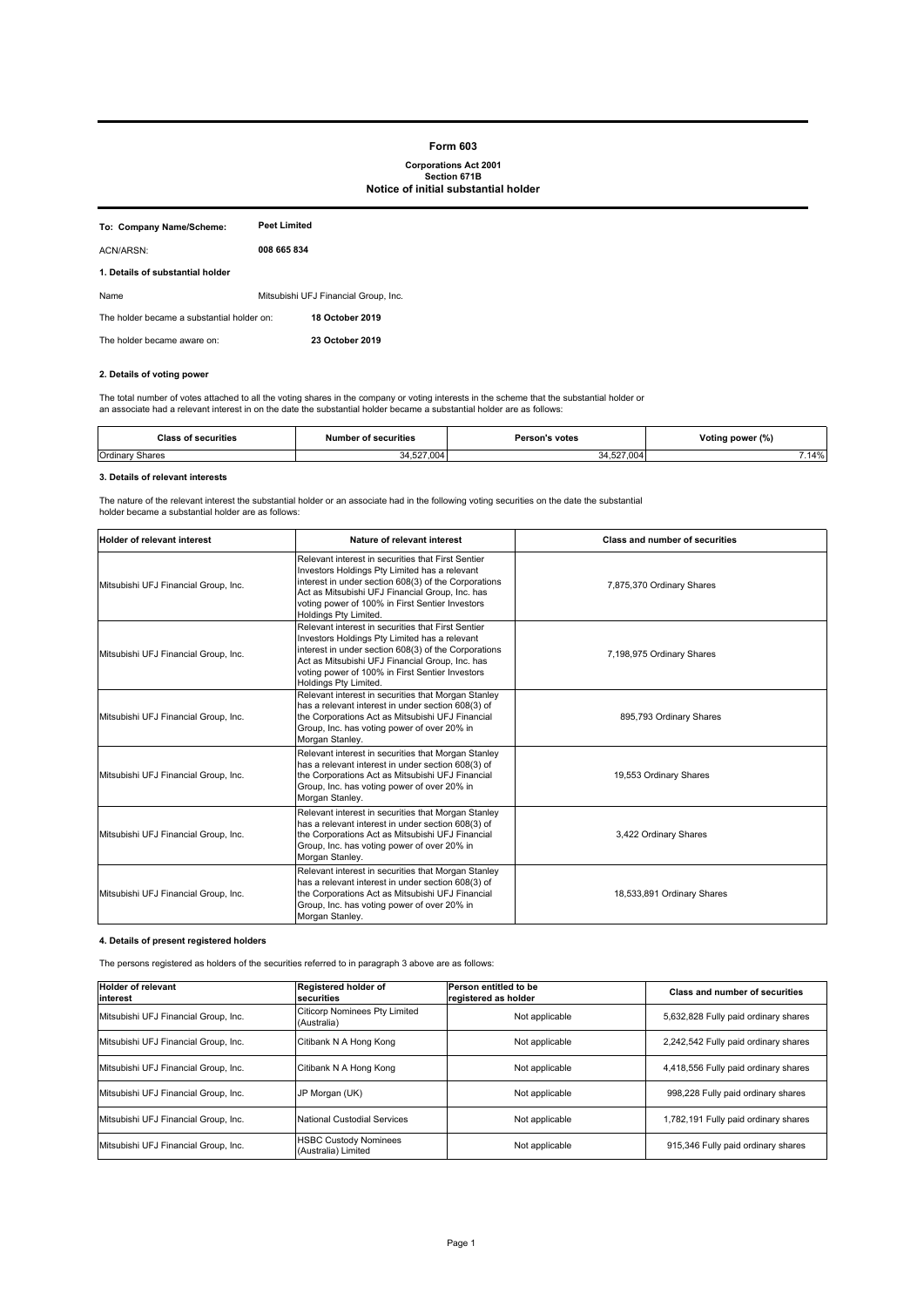| Mitsubishi UFJ Financial Group, Inc. | Morgan Stanley Australia Securities<br>(Nominee) Pty Limited | Not applicable | 18,533,891 Fully paid ordinary shares |  |
|--------------------------------------|--------------------------------------------------------------|----------------|---------------------------------------|--|
| Mitsubishi UFJ Financial Group, Inc. | Unknown                                                      | Not applicable | 3,422 Fully paid ordinary shares      |  |

#### **5. Consideration**

The consideration paid for each relevant interest referred to in paragraph 3 above, and acquired in the four months prior to the day that the substantial holder became a substantial holder is as follows:

| <b>Holder of relevant</b><br>linterest | of acquisition ؛<br>Date | <b>IConsideration</b> |  | <b>Class and number of securities</b> |
|----------------------------------------|--------------------------|-----------------------|--|---------------------------------------|
|                                        |                          | Cash<br>Non-cash      |  |                                       |
| See Annexure B to this notice          |                          |                       |  |                                       |

# **6. Associates**

The reasons the persons named in paragraph 3 above are associates of the substantial holder are as follows:

| Name and ACN/ARSN (if applicable) | <b>Nature of association</b>                                                                                                  |
|-----------------------------------|-------------------------------------------------------------------------------------------------------------------------------|
| See Annexure A to this notice     | Each company referred to is an associate of Mitsubishi UFJ Financial Group, Inc. under section 12 of<br>the Corporations Act. |

# **7. Addresses**

The addresses of persons named in this form are as follows:

| Name                                 | <b>Address</b>                                       |
|--------------------------------------|------------------------------------------------------|
| Mitsubishi UFJ Financial Group, Inc. | 2-7-1, Marunouchi, Chiyoda-ku, Tokyo 100-8330, Japan |

**8. Signature**

R. Sakuma

Ryuichiro Sakuma Authorised signatory

Dated 24 October 2019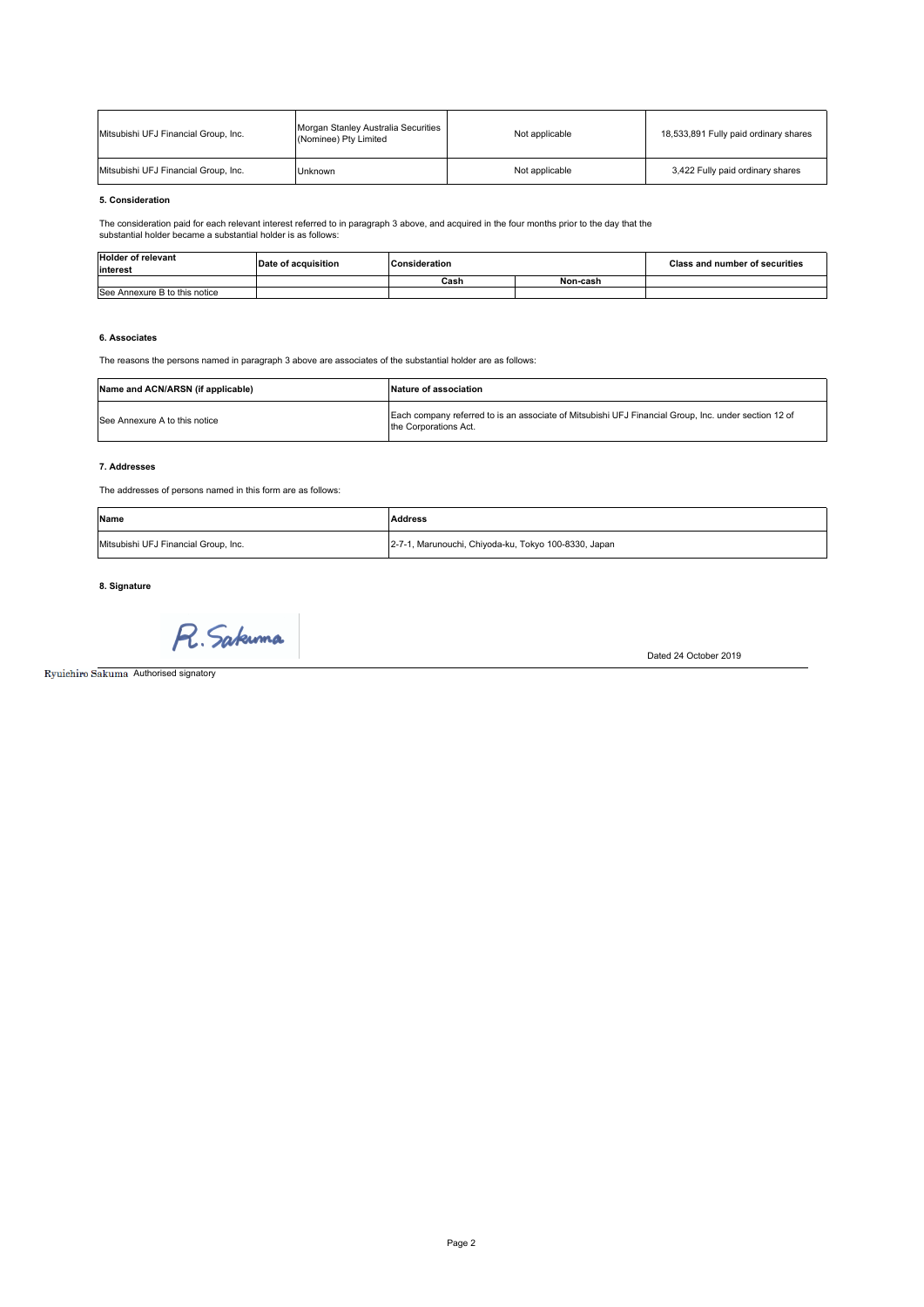#### **Annexure A**

This is annexure A of 5 pages referred to in Form 603, Notice of initial substantial holder dated 24 October 2019

R. Sakuma

Ryuichiro Sakuma (Authorised signatory Communicated 24 October 2019

#### **SCHEDULE**

MUFG Bank, Ltd. Mitsubishi UFJ Trust and Banking Corporation Mitsubishi UFJ Securities Holdings Co., Ltd. MU Business Engineering, Ltd. The Mitsubishi UFJ Factors Limited Mitsubishi UFJ Jinji Service Co., Ltd. MU Techno-service Co., Ltd. Tokyo Credit Service, Ltd. Tokyo Associates Finance Corp. MU Business Service Co., Ltd. Mitsubishi UFJ Loan Business Co.,Ltd. Mitsubishi UFJ Information Technology, Ltd. MU Center Service Tokyo Co., Ltd. MU Center Service Nagoya Co., Ltd. MU Center Service Osaka Co., Ltd. MU Business Aid Co., Ltd. MU Property Reserch Company Limited Mitsubishi UFJ Home Loan CREDIT CO., LTD. The Diamond Home Credit Company Limited Mitsubishi UFJ Reserch & Consulting Co., Ltd. MU Frontier Servicer Co., Ltd. Otemachi Guarantee Co., Ltd. GD Holdings Company Limited MU Loan Administration Support Co., Ltd. MU Communications Co.,Ltd. Japan Electronic Monetary Claim Organization MU Business Partner Co., Ltd. MUT Business Outsourcing Co., Ltd. Mezzanine Solution II Limited Partnership Mezzanine Solution III Limited Partnership Mitsubishi UFJ Capital Co., Ltd. Mitsubishi UFJ Capital Ⅲ, Limited Partnership Mitsubishi UFJ Capital Ⅳ, Limited Partnership Mitsubishi UFJ Capital Ⅴ, Limited Partnership Mitsubishi UFJ Capital Ⅵ, Limited Partnership Mitsubishi UFJ Capital Ⅶ, Limited Partnership Mitsubishi UFJ Life Science 1, Limited Partnership Mitsubishi UFJ Life Science 2, Limited Partnership Tohoku Senary Industry Support, Limited Partnership OiDE Fund Investment Limited Partnership Mitsubishi UFJ Personal Financial Advisers Co., Ltd. Mitsubishi UFJ Financial Partners Co.,Ltd. The Mitsubishi Asset Brains Company, Limited BOT Lease Co., Ltd. The Chukyo Bank, Ltd. Nippon Mutual Housing Loan Co., Ltd. JM Real Estate Co., Ltd. Jibun Bank Corporation JACCS CO.,LTD. JALCARD Inc. Yume Shokei Fund No.2 Yume Shokei Fund No.3 Marunouchi Capital Fund II Limited Partnership M・U・Trust Sougou Kanri Co., Ltd. Mitsubishi UFJ Trust Business Co., Ltd. Ryoshin Data Co., Ltd. Mitsubishi UFJ Trust Systems Co., Ltd. Mitsubishi UFJ Trust Investment Technology Institute Co., Ltd. Mitsubishi UFJ Trust Hosyo Co., Ltd. M・U・Trust・Apple Planning Company, Ltd.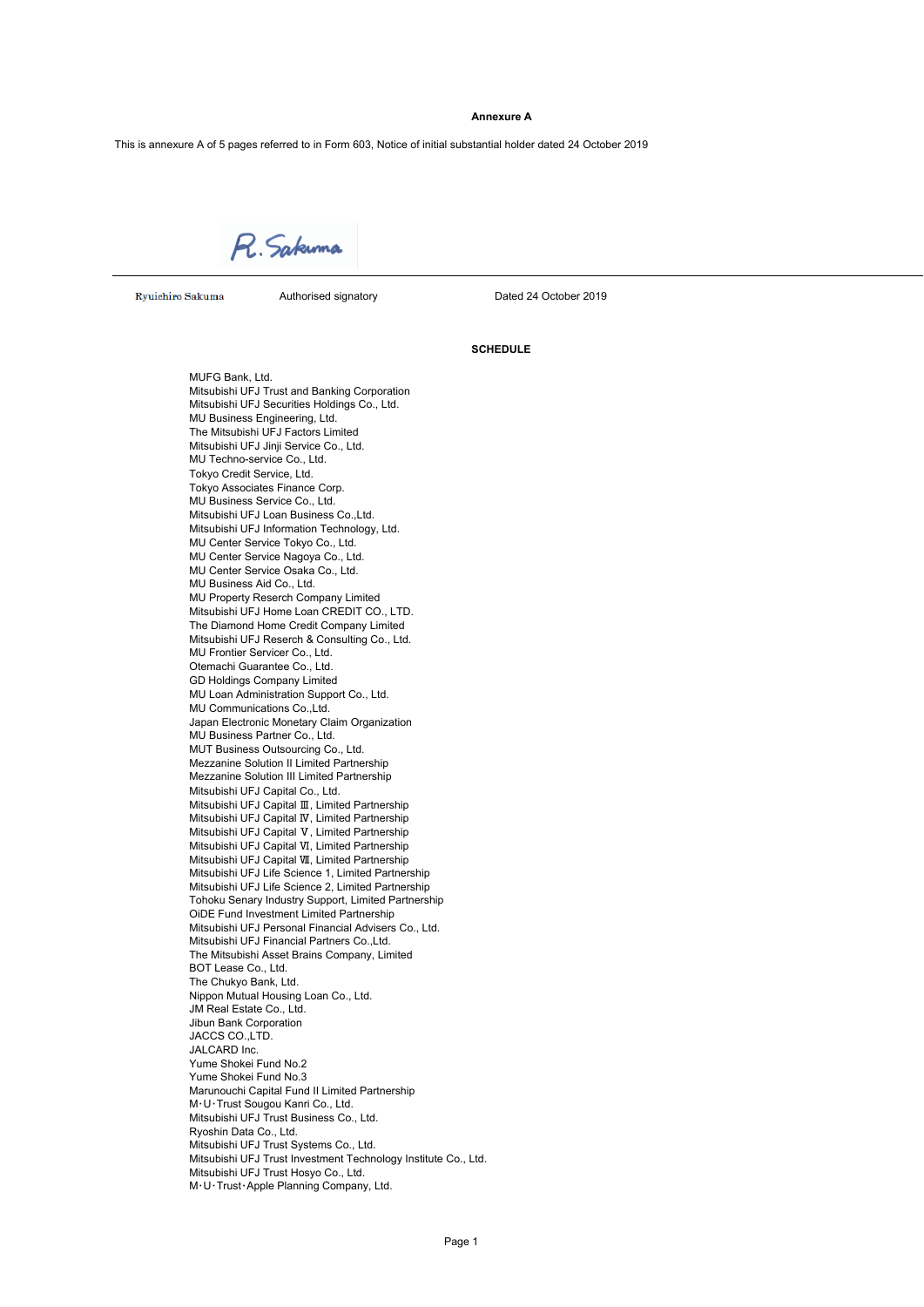Mitsubishi UFJ Real Estate Services Co., Ltd. Mitsubishi UFJ Daiko Business Co., Ltd. The Master Trust Bank of Japan, Ltd. MU Investments Co., Ltd. Japan Shareholder Services Ltd. Mitsubishi UFJ Kokusai Asset Management Co., Ltd. Tokumei-Kumiai (CPI) Tokumei-Kumiai (GII) Tokumei-Kumiai (Gate Bridge 1) Tokumei-Kumiai (CENTOMILIARDO) Tokumei-Kumiai (MEET) Tokumei-Kumiai (FIELD) Ippan Shadan Houjin Leone Jointly Managed Monetary Trust Fund (Fund Number:550001) MU Trust Property Management Co., Ltd. Tokumei-Kumiai (RICE) TOKKINGAI (Fund Number.900338) TOKKINGAI (Fund Number.900327) TOKKINGAI (Fund Number.900344) AMP Capital Investors KK MM Partnership MUS Information Systems Co., Ltd. MUS Business Service Co., Ltd. Mitsubishi UFJ Morgan Stanley Securities Co., Ltd. Mitsubishi UFJ Morgan Stanley PB Securities Co., Ltd. kabu.com Securities Co., Ltd. Morgan Stanley MUFG Securities Co., Ltd. Mitsubishi UFJ NICOS Co., Ltd. Card Business Service Co.,Ltd. MU NICOS Business Service Co., Ltd. MU NICOS Credit Co., Ltd. Ryoshin DC Card Company Ltd. JMS Co., Ltd. Paygent Co., Ltd. JA Card Co., Ltd ACOM CO., LTD. IR Loan Servicing, Inc. MU Credit Guarantee Co., Ltd. Japan Digital Design, Inc. Crowd Money Inc. MUMEC Visionary Design, Ltd. Global Open Network, Inc. Global Open Network Japan, Inc. MUFG Innovation Partners Co., Ltd. MUFG Innovation Partners No.1 Investment Partnership Mitsubishi Research Institute DCS Co.,Ltd. HR Solution DCS Co., Ltd. Mitsubishi UFJ Lease & Finance Company Limited Hitachi Capital Corporation Nihombashi TG Jigyo Kyodo Kumiai NIHOMBASHI TG SERVICE CO., LTD. SHIN-NIHOMBASHI TSUSHO CO., LTD. Solution Design Co., Itd. Nippon Record Keeping Network Co., Ltd. Banco MUFG Brasil S.A. 9808680 Canada Inc. BTMU (Curacao) Holdings N.V. MUFG Bank (Europe) N.V. MUFG Business Services (Holland) B.V. MUFG Funding (UK) Limited MUFG Europe Lease (Deutschland) GmbH MUFG Bank (Malaysia) Berhad MUFG North America International, Inc. MUFG Bank Mexico, S.A. MUFG Nominees (HK) Limited MUFG Nominees (UK) Limited MUFG Americas Holdings Corporation MUFG Union Bank, N.A. Union Bank of California Leasing, Inc. UBOC Community Development Corporation UnionBanc Investment Services, LLC Bankers Commercial Corporation UnionBanCal Equities, Inc. UnionBanCal Leasing Corporation UnionBanCal Mortgage Corporation Mills-Ralston, Inc. HighMark Capital Management, Inc. BCC OX I, Inc. BCC OX II, Inc.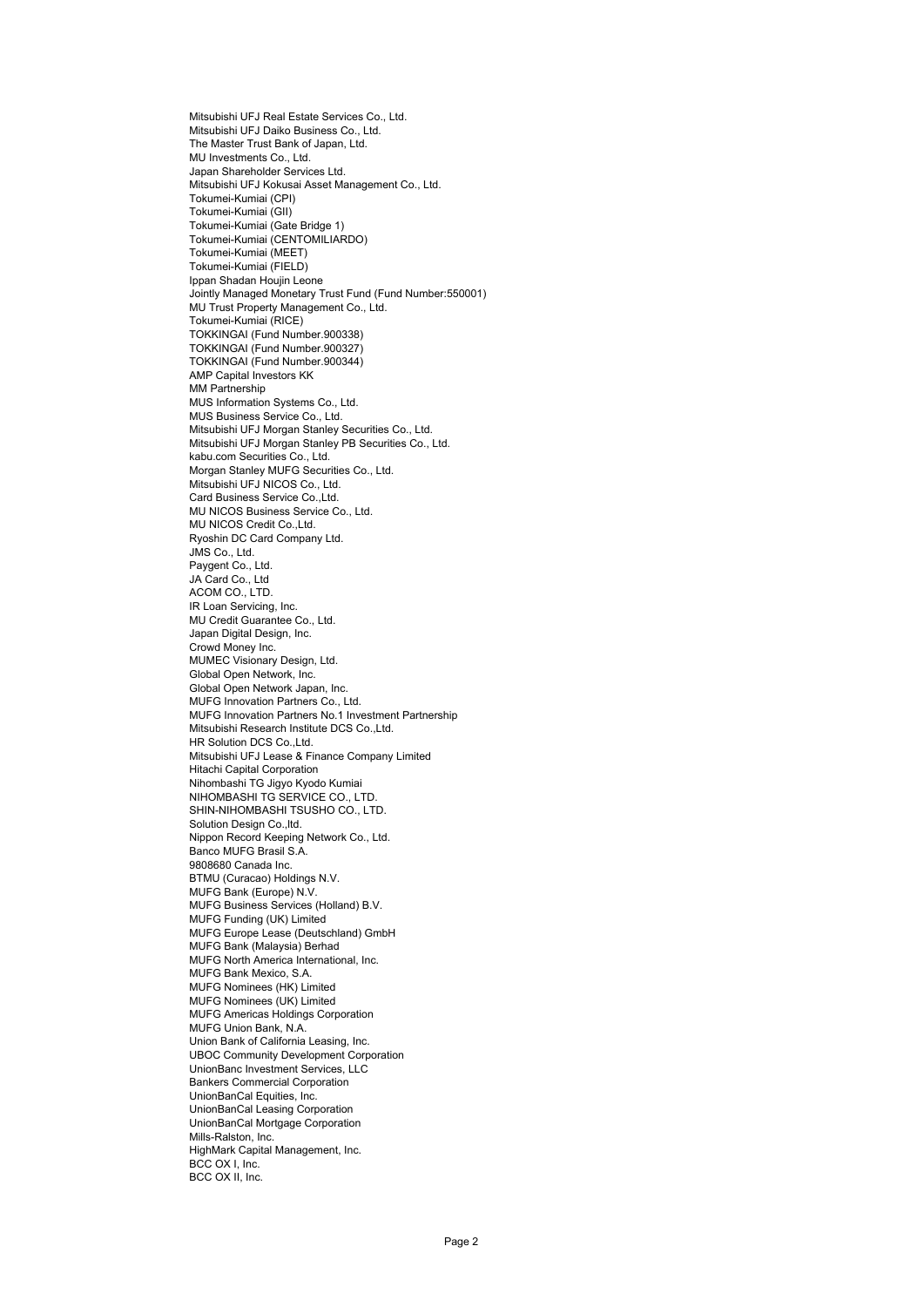SEMA OP9 LLC SEMA OP8 LLC MORGANTOWN OL6 LLC MORGANTOWN OL7 LLC MORGANTOWN OL5 LLC DICKERSON OL4 LLC TRL One A, LLC TRL One B, LLC TRL One, LP BM1,LLC UB Leasing Corporation Pacific Capital Statutory Trust I Shiloh Ⅳ Wind Project, LLC Shiloh Ⅳ Holdings Lessor Trust Green Union I Trust Green Union II Trust Green Union III Trust Tohlease Corporation MUFG Americas Funding Corporation MUFG Americas Financial & Leasing Corporation B-4 U.B. Vehicle Leasing, Inc. MUFG Americas Leasing Corporation MUFG Americas Financial Services, Inc. MUFG Americas Leasing (Canada) Corporation MUFG Americas Leasing & Finance, Inc. MUFG Americas Capital Leasing & Finance, LLC MUFG Americas Corporate Advisory, Inc. MUFG Americas LF Capital LLC MUFG Americas Capital Company MUFG Fund Services (USA) LLC MUFG Securities Americas Inc. MUFG Capital Analytics LLC MUFG Investor Services (US), LLC Intrepid Investment Bankers LLC Southern California Business Development Corporation Catalina Solar Holdings Lessor Trust Catalina Solar, LLC Morgan Stanley MUFG Loan Partners, LLC PT U Finance Indonesia PT. MU Research and Consulting Indonesia MU Research and Consulting (Thailand) Co., Ltd. MUFG Participation (Thailand) Co., Ltd. AO MUFG Bank (Eurasia) MUFG Bank (China), Ltd. BTMU Preferred Capital 8 Limited BTMU Preferred Capital 9 Limited BTMU Liquidity Reserve Investment Limited MUFG Bank Turkey Anonim Sirketi Bank of Ayudhya Public Company Limited Krungsri Ayudhya AMC Limited Krungsri Factoring Company Limited Ayudhya Development Leasing Company Limited Ayudhya Capital Auto Lease Public Company Limited Krungsriayudhya Card Company Limited General Card Services Limited Ayudhya Capital Services Company Limited Krungsri General Insurance Broker Limited Krungsri Life Assurance Broker Limited Krungsri Asset Management Company Limited Total Services Solutions Public Company Limited Ngern Tid Lor Company Limited Krungsri Securities Public Company Limited Siam Realty and Services Security Co.,Ltd. Krungsri Leasing Services Co., Ltd. Hattha Kaksekar Limited Krungsri Finnovate Co., Ltd. Tesco Card Services Limited BTMU Liquidity Reserve Investment 2 Limited BTMU Liquidity Reserve Investment 3 Limited PT Guna Dharma PT Bank Danamon Indonesia, Tbk. PT Adira Quantum Multifinance PT Adira Dinamika Multi Finance Tbk PT Asuransi Adira Dinamika BOT Lease (HK) Co., Ltd. PT Bumiputera - BOT Finance BOT Lease Holding Philippines, Inc. BOT Lease and Finance, Philippines, Inc. BOT Lease (Thailand) Co., Ltd.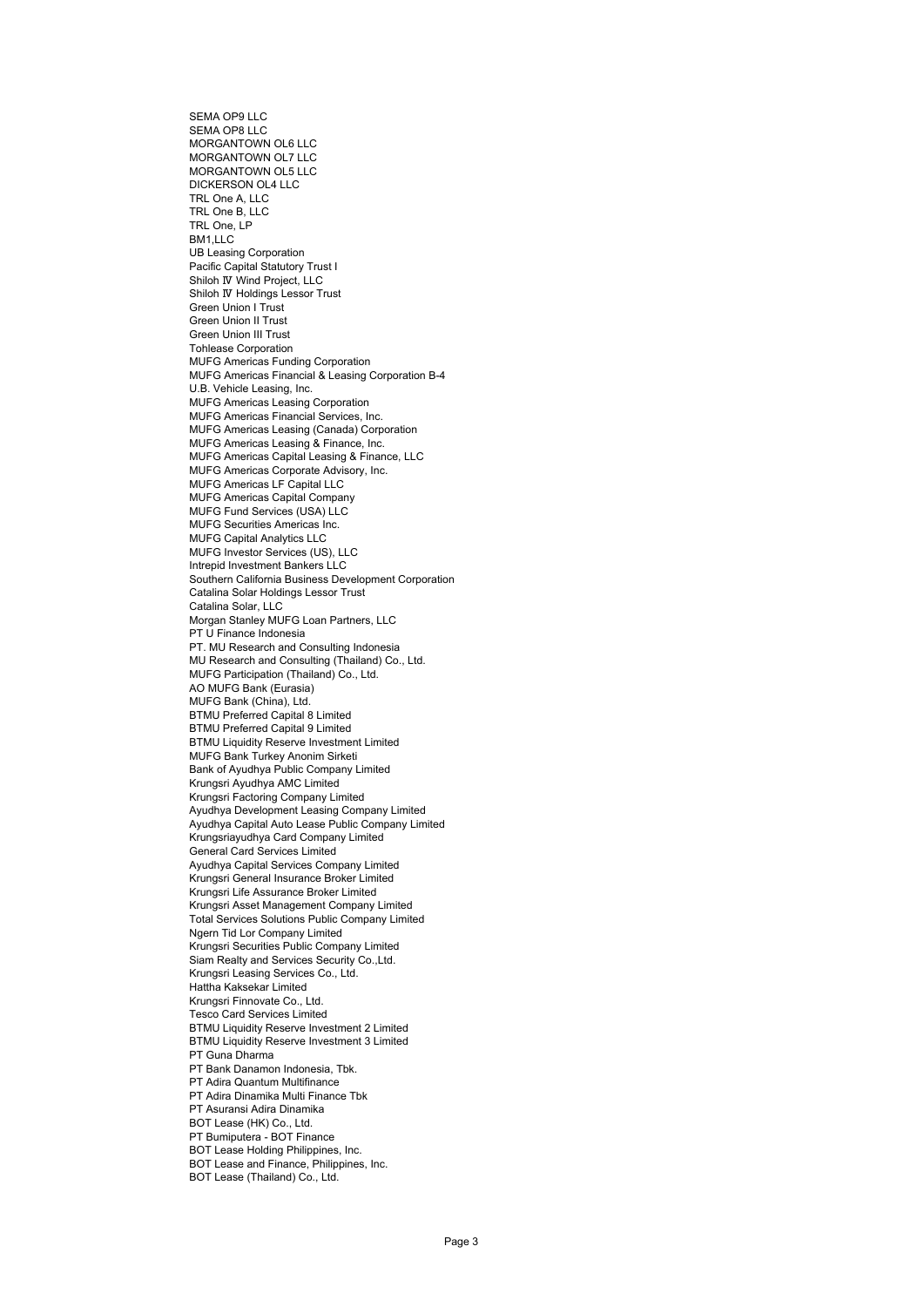MUFG Holding (Thailand) Co., Ltd. Bangkok MUFG Limited BOT Lease(Eurasia)LLC BOT Lease (Tianjin) Co., Ltd. BOTL Factoring (Shanghai) Co., Ltd. BOT LEASE MEXICO S.A. DE C.V. BOT FINANCE MEXICO, S.A. DE C.V., SOFOM, E.N.R. GOLDEN ASIA FUND VENTURES LTD. Lakefield Wind Project OP Trust Lakefield Wind Project, LLC Pacwind Holdings Lessor Trust Pacific Wind, LLC Vietnam Joint Stock Commercial Bank for Industry and Trade GOLDEN ASIA FUND II, L.P. Security Bank Corporation Mitsubishi UFJ Trust International Limited Mitsubishi UFJ Baillie Gifford Asset Management Limited Mitsubishi UFJ Investor Services & Banking (Luxembourg) S.A. MUFG Lux Management Company S.A. Mitsubishi UFJ Investment Services (HK) Limited Mitsubishi UFJ Asset Management (UK) Ltd. LUX J1 FUND MUFG Investor Services Holdings Limited MUFG Fund Services (Bermuda) Limited MUFG Fund Services (Cayman) Limited MUFG Fund Services (Cayman) Group Limited MUFG Fund Services (Ireland) Limited Fund Secretaries Limited MUFG Fund Services Limited MUFG Fund Services (Canada) Limited MUFG Fund Services (UK) Limited MUFG Fund Services (Halifax) Limited MUFG Fund Services (Singapore) Pte. Ltd. MUFG Fund Services (Hong Kong) Limited MUFG Alternative Fund Services (Cayman) Limited Firtown International Holdings Ltd. General Secretaries Ltd. AFS Controlled Subsidiary 1 Ltd. AFS Controlled Subsidiary 2 Ltd. AFS Controlled Subsidiary 3 Ltd. MUFG Alternative Fund Services (Ireland) Limited MUFG Alternative Fund Services (Jersey) Limited MUFG Jersey Management Company Limited MUFG Controlled Subsidiary 1 (Cayman) Limited SWS MU FUND MANAGEMENT CO.,LTD. SWSMU (SHANGHAI) ASSETS MANAGEMENT COMPANY LIMITED AMP Capital Holdings Limited MUFG Global Fund SICAV MUFG Securities EMEA plc MUFG Securities (Europe) N.V. MUFG Securities Asia (Singapore) Limited MUFG Securities Asia Limited Mitsubishi UFJ Wealth Management Bank (Switzerland), Ltd. MUFG Securities (Canada), Ltd. EASY BUY Public Company Limited ACOM CONSUMER FINANCE CORPORATION MUFG Capital Finance 8 Limited MUFG Capital Finance 9 Limited GOLDEN ASIA FUND, L.P. DCS Information Technology (Shanghai) Co., Ltd MRIDCS Americas, Inc. Morgan Stanley Purple Finance (Cayman) International Ltd. Bangkok Mitsubishi UFJ Lease Co., Ltd The California-Sansome Corporation First Sentier Investors Holdings Pty Limited First Sentier Investors (Australia) IP Holdings Pty Limited First Sentier Investors (Australia) Services Pty Limited CFSPAI EUROPE CO LIMITED (COMPANY CODE C41267) CFSPAI EUROPE HOLDCO LIMITED (COMPANY CODE C41260) First Sentier Investors (Australia) IM Ltd First Sentier Investors (Australia) Infrastructure Holdings Ltd First Sentier Investors (Australia) Infrastructure Managers PtyLtd COLONIAL FIRST STATE INVESTMENT MANAGERS (UK) LIMITED (COMPANY NO. 00153197) First Sentier Investors (Australia) RE Ltd EDIF II GP S.A.R.L. (COMPANY NO. B204413) FIRST STATE EUROPEAN DIVERSIFIED INFRASTRUCTURE S.A.R.L. (COMPANY NO. B134314) FIRST STATE INFRASTRUCTURE MANAGERS (INTERNATIONAL) LIMITED (COMPANY NO. 298444) FIRST STATE INVESTMENT MANAGEMENT (UK) LIMITED (COMPANY NO. SC047708)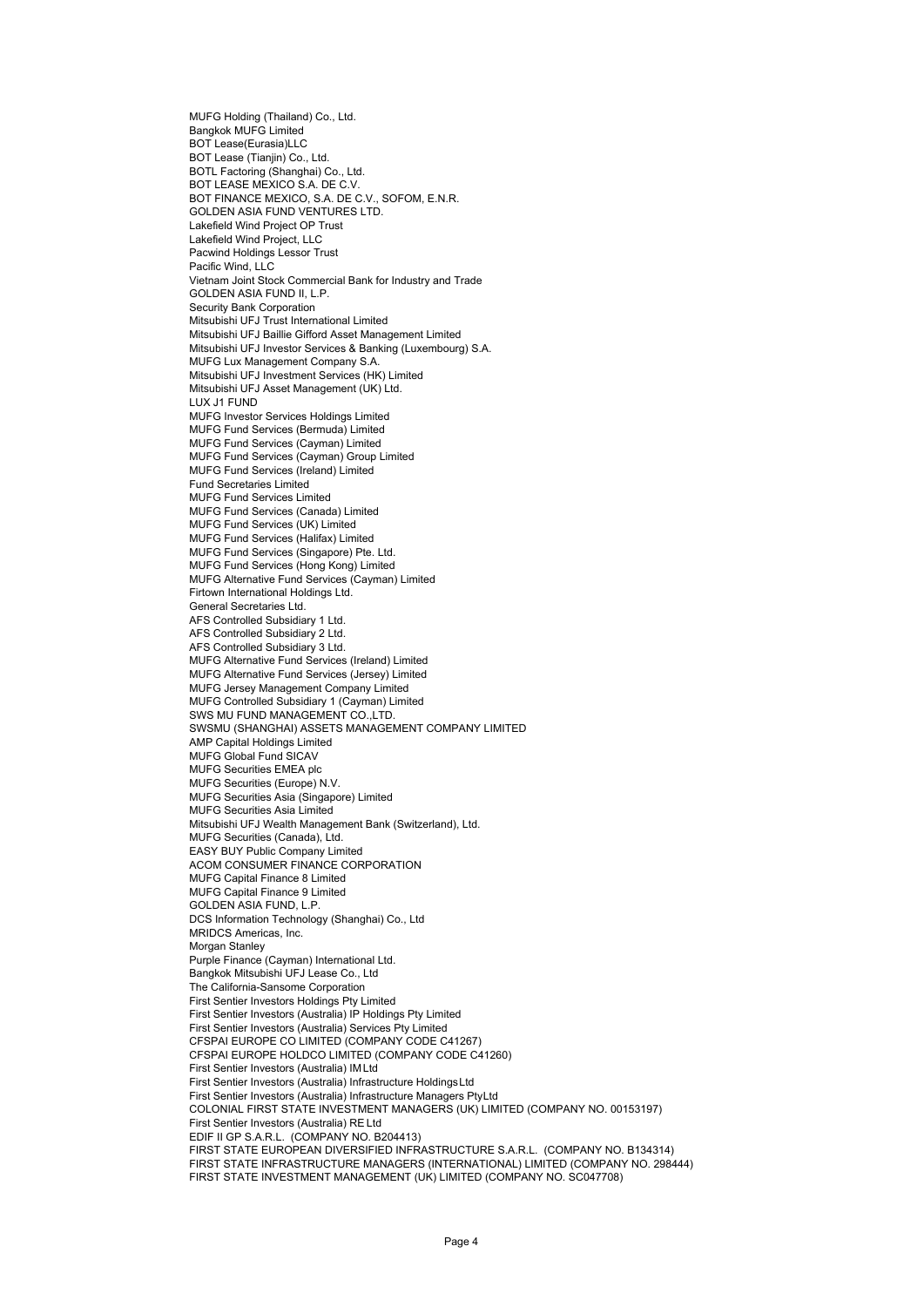First Sentier Investors Asia Holdings Limited

FIRST STATE INVESTMENT SERVICES (UK) LIMITED (COMPANY NO. 03904320)

FIRST STATE INVESTMENTS (HONG KONG) LIMITED (CR NO. 0206616)

FIRST STATE INVESTMENTS (IRELAND) LIMITED (COMPANY NO. 629188)

FIRST STATE INVESTMENTS (JAPAN) LIMITED (COMPANY NUMBER 0104-01-093090)

FIRST STATE INVESTMENTS (SINGAPORE) (COMPANY NO. 02294743)

FIRST STATE INVESTMENTS (UK HOLDINGS) LIMITED (COMPANY NO. 03904310)

FIRST STATE INVESTMENTS (UK) LIMITED (COMPANY NO. 02294743) FIRST STATE INVESTMENTS (US) LLC (FILE NUMBER 546 9442)

FIRST STATE INVESTMENTS FUND MANAGEMENT S.A.R.L (COMPANY NO. B128117)

FIRST STATE INVESTMENTS HOLDINGS (SINGAPORE) LIMITED (REGISTRATION NO. 199901706Z)

FIRST STATE INVESTMENTS INTERNATIONAL LIMITED (COMPANY NO. SC079063)

FIRST STATE NOMINEES (HONG KONG) LIMITED (CR NO. 0206615)

FSIB LTD

First Sentier Investors Realindex Pty Ltd

SI HOLDINGS LIMITED (COMPANY NO. SC109439) TOTAL KEEN INVESTMENT LIMITED (CR NO. 0580652)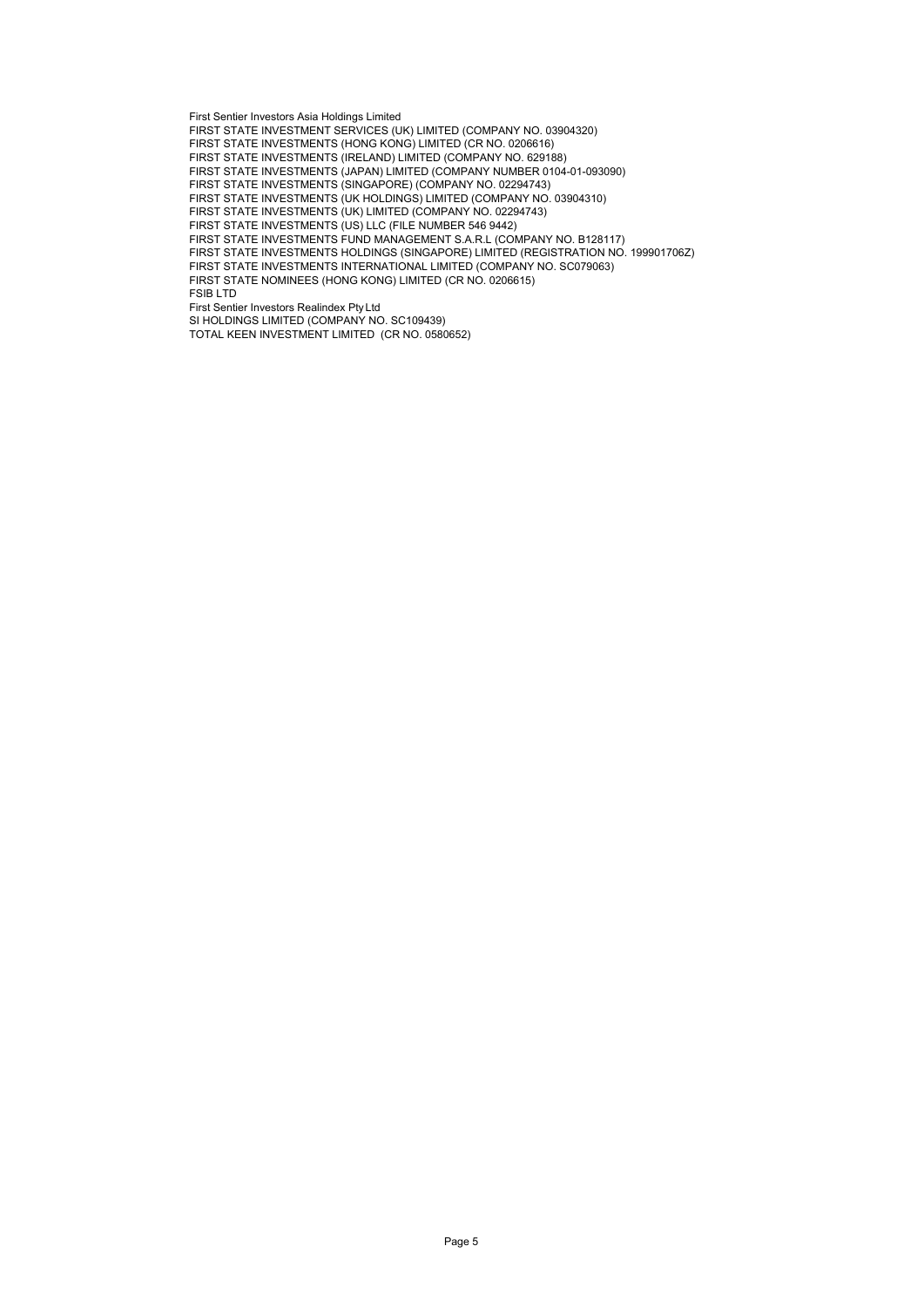# **Annexure B**

This is Annexure B of 4 pages referred to in Form 603, Notice of initial substantial holder dated 24 October 2019

R. Sakuma

Authorised signatory Dated 24 October 2019

|                                                                                |                                  | <b>Consideration (9)</b> |            | <b>Class and number</b>                   |  |
|--------------------------------------------------------------------------------|----------------------------------|--------------------------|------------|-------------------------------------------|--|
| <b>Holder of relevant interest</b>                                             | Date of acquisition (MM/DD/YYYY) | Cash                     | Non-cash   | interest of securities                    |  |
| 'Mitsubishi UFJ Financial Group, Inc.                                          | 06/19/2019                       | 1,031.05                 | n/a        | 861 Ordinary Shares                       |  |
| 'Mitsubishi UFJ Financial Group, Inc.                                          | 06/20/2019                       | 186.83                   | n/a        | 159 Ordinary Shares                       |  |
| 'Mitsubishi UFJ Financial Group, Inc.                                          | 06/20/2019                       | 490.23                   | n/a        | 419 Ordinary Shares                       |  |
| 'Mitsubishi UFJ Financial Group, Inc.                                          | 06/20/2019                       | 546.34                   | n/a        | 463 Ordinary Shares                       |  |
| 'Mitsubishi UFJ Financial Group, Inc.                                          | 06/20/2019                       | 1,238.16                 | n/a        | 1,056 Ordinary Shares                     |  |
| 'Mitsubishi UFJ Financial Group, Inc.                                          | 06/20/2019                       | 749.97                   | n/a        | 641 Ordinary Shares                       |  |
| 'Mitsubishi UFJ Financial Group, Inc.                                          | 06/20/2019                       | 11.78                    | n/a        | 10 Ordinary Shares                        |  |
| 'Mitsubishi UFJ Financial Group, Inc.                                          | 06/20/2019                       | 357.61                   | n/a        | 305 Ordinary Shares                       |  |
| 'Mitsubishi UFJ Financial Group, Inc.                                          | 06/20/2019                       | 262.03                   | n/a        | 223 Ordinary Shares                       |  |
| 'Mitsubishi UFJ Financial Group, Inc.                                          | 06/21/2019                       | 1,100.98                 | n/a        | 937 Ordinary Shares                       |  |
| 'Mitsubishi UFJ Financial Group, Inc.                                          | 06/21/2019                       | 44.65                    | n/a        | 38 Ordinary Shares                        |  |
| 'Mitsubishi UFJ Financial Group, Inc.                                          | 06/24/2019                       | 23                       | n/a        | 20 Ordinary Shares                        |  |
| 'Mitsubishi UFJ Financial Group, Inc.                                          | 06/24/2019                       | 700.35                   | n/a        | 609 Ordinary Shares                       |  |
| 'Mitsubishi UFJ Financial Group, Inc.                                          | 06/24/2019                       | 60.95                    | n/a        | 53 Ordinary Shares                        |  |
| 'Mitsubishi UFJ Financial Group, Inc.                                          | 06/24/2019                       | 33.6                     | n/a        | 30 Ordinary Shares                        |  |
| 'Mitsubishi UFJ Financial Group, Inc.                                          | 06/24/2019                       | 271.2                    | n/a        | 240 Ordinary Shares                       |  |
| 'Mitsubishi UFJ Financial Group, Inc.                                          | 06/25/2019                       | 483.19                   | n/a        | 422 Ordinary Shares                       |  |
| 'Mitsubishi UFJ Financial Group, Inc.                                          | 06/25/2019                       | 134.26                   | n/a        | 117 Ordinary Shares                       |  |
| 'Mitsubishi UFJ Financial Group, Inc.                                          | 06/25/2019                       | 91.4                     | n/a        | 80 Ordinary Shares                        |  |
| 'Mitsubishi UFJ Financial Group, Inc.                                          | 06/25/2019                       | 328.46                   | n/a        | 285 Ordinary Shares                       |  |
| 'Mitsubishi UFJ Financial Group, Inc.                                          | 06/25/2019                       | 478.4                    | n/a        | 416 Ordinary Shares                       |  |
| 'Mitsubishi UFJ Financial Group, Inc.                                          | 06/25/2019                       | 498.38                   | n/a        | 443 Ordinary Shares                       |  |
| 'Mitsubishi UFJ Financial Group, Inc.                                          | 06/25/2019                       | 299                      | n/a        | 260 Ordinary Shares                       |  |
| 'Mitsubishi UFJ Financial Group, Inc.                                          | 06/25/2019                       | 91.4                     | n/a        | 80 Ordinary Shares                        |  |
| Mitsubishi UFJ Financial Group, Inc.                                           | 06/26/2019                       | 243.27                   | n/a        | 212 Ordinary Shares                       |  |
| 'Mitsubishi UFJ Financial Group, Inc.                                          | 06/26/2019                       | 1,955.00                 | n/a        | 1,700 Ordinary Shares                     |  |
| 'Mitsubishi UFJ Financial Group, Inc.                                          | 06/26/2019                       | 623.58                   | n/a        | 547 Ordinary Shares                       |  |
| 'Mitsubishi UFJ Financial Group, Inc.                                          | 06/26/2019                       | 604.38                   | n/a        | 529 Ordinary Shares                       |  |
| 'Mitsubishi UFJ Financial Group, Inc.                                          | 06/26/2019                       | 336.63                   | n/a        | 294 Ordinary Shares                       |  |
| 'Mitsubishi UFJ Financial Group, Inc.                                          | 06/26/2019                       | 1,135.00                 | n/a        | 1,000 Ordinary Shares                     |  |
| 'Mitsubishi UFJ Financial Group, Inc.                                          | 06/26/2019                       | 243.27                   | n/a        | 212 Ordinary Shares                       |  |
| 'Mitsubishi UFJ Financial Group, Inc.                                          | 06/26/2019                       | 174.42                   | n/a        | 153 Ordinary Shares                       |  |
| 'Mitsubishi UFJ Financial Group, Inc.                                          | 06/27/2019                       | 152.55                   | n/a        | 135 Ordinary Shares                       |  |
| 'Mitsubishi UFJ Financial Group, Inc.                                          | 06/27/2019                       | 323.48                   | n/a        | 285 Ordinary Shares                       |  |
| 'Mitsubishi UFJ Financial Group, Inc.                                          | 06/27/2019                       | 254.1                    | n/a        | 220 Ordinary Shares                       |  |
| 'Mitsubishi UFJ Financial Group, Inc.                                          | 06/27/2019                       | 18.2                     | n/a        | 16 Ordinary Shares                        |  |
| Mitsubishi UFJ Financial Group, Inc.                                           | 06/27/2019                       | 463.98                   | n/a        | 407 Ordinary Shares                       |  |
| 'Mitsubishi UFJ Financial Group, Inc.                                          | 06/28/2019                       | 740.25                   | n/a        | 658 Ordinary Shares                       |  |
| 'Mitsubishi UFJ Financial Group, Inc.<br>Mitsubishi UFJ Financial Group, Inc.  | 06/28/2019                       | 43.68<br>95.2            | n/a<br>n/a | 39 Ordinary Shares                        |  |
|                                                                                | 06/28/2019                       | 371.77                   | n/a        | 85 Ordinary Shares<br>329 Ordinary Shares |  |
| 'Mitsubishi UFJ Financial Group, Inc.<br>'Mitsubishi UFJ Financial Group, Inc. | 06/28/2019<br>06/28/2019         | 777.28                   | n/a        | 694 Ordinary Shares                       |  |
| 'Mitsubishi UFJ Financial Group, Inc.                                          | 06/28/2019                       | 118.19                   | n/a        | 106 Ordinary Shares                       |  |
| 'Mitsubishi UFJ Financial Group, Inc.                                          | 7/01/2019                        | 133.2                    | n/a        | 120 Ordinary Shares                       |  |
| 'Mitsubishi UFJ Financial Group, Inc.                                          | 7/01/2019                        | 4.434.45                 | n/a        | 3,995 Ordinary Shares                     |  |
| 'Mitsubishi UFJ Financial Group, Inc.                                          | 7/01/2019                        | 289.8                    | n/a        | 252 Ordinary Shares                       |  |
| Mitsubishi UFJ Financial Group, Inc.                                           | 7/01/2019                        | 3,432.12                 | n/a        | 3,092 Ordinary Shares                     |  |
| 'Mitsubishi UFJ Financial Group, Inc.                                          | 7/01/2019                        | 169.12                   | n/a        | 151 Ordinary Shares                       |  |
| 'Mitsubishi UFJ Financial Group, Inc.                                          | 7/01/2019                        | 329.28                   | n/a        | 294 Ordinary Shares                       |  |
| 'Mitsubishi UFJ Financial Group, Inc.                                          | 7/01/2019                        | 347.7                    | n/a        | 305 Ordinary Shares                       |  |
| 'Mitsubishi UFJ Financial Group, Inc.                                          | 7/01/2019                        | 253.13                   | n/a        | 225 Ordinary Shares                       |  |
| 'Mitsubishi UFJ Financial Group, Inc.                                          | 7/02/2019                        | 72.8                     | n/a        | 64 Ordinary Shares                        |  |
| 'Mitsubishi UFJ Financial Group, Inc.                                          | 7/02/2019                        | 482.57                   | n/a        | 428 Ordinary Shares                       |  |
| 'Mitsubishi UFJ Financial Group, Inc.                                          | 7/02/2019                        | 360.47                   | n/a        | 319 Ordinary Shares                       |  |
| 'Mitsubishi UFJ Financial Group, Inc.                                          | 7/02/2019                        | 650.94                   | n/a        | 571 Ordinary Shares                       |  |
| 'Mitsubishi UFJ Financial Group, Inc.                                          | 7/03/2019                        | 194.79                   | n/a        | 172 Ordinary Shares                       |  |
| 'Mitsubishi UFJ Financial Group, Inc.                                          | 7/03/2019                        | 81.36                    | n/a        | 72 Ordinary Shares                        |  |
| 'Mitsubishi UFJ Financial Group, Inc.                                          | 7/03/2019                        | 39.9                     | n/a        | 35 Ordinary Shares                        |  |
| 'Mitsubishi UFJ Financial Group, Inc.                                          | 7/03/2019                        | 337.49                   | n/a        | 298 Ordinary Shares                       |  |
|                                                                                |                                  |                          |            |                                           |  |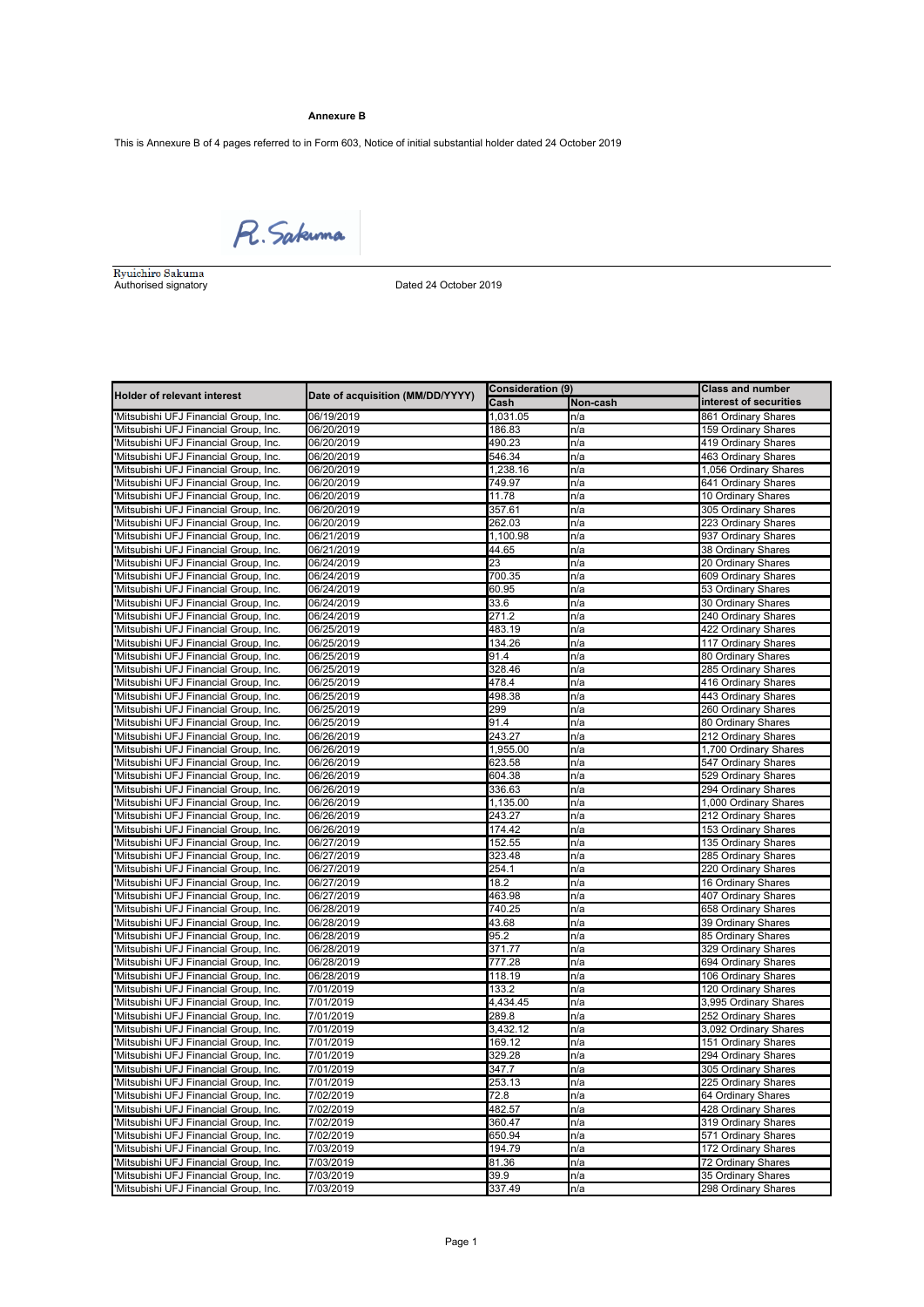| 'Mitsubishi UFJ Financial Group, Inc. | 7/02/2019  | 482.57   | n/a | 428 Ordinary Shares                        |
|---------------------------------------|------------|----------|-----|--------------------------------------------|
| 'Mitsubishi UFJ Financial Group, Inc. | 7/02/2019  | 360.47   | n/a | 319 Ordinary Shares                        |
| Mitsubishi UFJ Financial Group, Inc.  | 7/02/2019  | 650.94   | n/a | 571 Ordinary Shares                        |
| Mitsubishi UFJ Financial Group, Inc.  | 7/03/2019  | 194.79   | n/a | 172 Ordinary Shares                        |
| Mitsubishi UFJ Financial Group, Inc.  | 7/03/2019  | 81.36    | n/a | 72 Ordinary Shares                         |
| Mitsubishi UFJ Financial Group, Inc.  | 7/03/2019  | 39.9     | n/a | 35 Ordinary Shares                         |
| 'Mitsubishi UFJ Financial Group, Inc. | 7/03/2019  | 337.49   | n/a | 298 Ordinary Shares                        |
| 'Mitsubishi UFJ Financial Group, Inc. | 7/03/2019  | 425.63   | n/a | 375 Ordinary Shares                        |
| 'Mitsubishi UFJ Financial Group, Inc. | 7/03/2019  | 188      | n/a | 166 Ordinary Shares                        |
| Mitsubishi UFJ Financial Group, Inc.  | 7/03/2019  | 127.41   | n/a | 113 Ordinary Shares                        |
| Mitsubishi UFJ Financial Group, Inc.  | 7/03/2019  | 382.79   | n/a | 338 Ordinary Shares                        |
| Mitsubishi UFJ Financial Group, Inc.  | 7/03/2019  | 259.9    | n/a | 230 Ordinary Shares                        |
| Mitsubishi UFJ Financial Group, Inc.  | 7/03/2019  | 96.9     | n/a | 85 Ordinary Shares                         |
| Mitsubishi UFJ Financial Group, Inc.  | 7/03/2019  | 824.01   | n/a | 726 Ordinary Shares                        |
| Mitsubishi UFJ Financial Group, Inc.  | 7/03/2019  | 275.88   | n/a | 242 Ordinary Shares                        |
| 'Mitsubishi UFJ Financial Group, Inc. | 7/04/2019  | 4.56     | n/a | 4 Ordinary Shares                          |
| Mitsubishi UFJ Financial Group, Inc.  | 7/04/2019  | 17.1     | n/a | 15 Ordinary Shares                         |
| Mitsubishi UFJ Financial Group, Inc.  | 7/04/2019  | 1,517.34 | n/a | 1,331 Ordinary Shares                      |
| Mitsubishi UFJ Financial Group, Inc.  | 7/04/2019  | 7.95     | n/a | 7 Ordinary Shares                          |
| Mitsubishi UFJ Financial Group, Inc.  | 7/05/2019  | 264.91   | n/a | 236 Ordinary Shares                        |
| Mitsubishi UFJ Financial Group, Inc.  | 7/05/2019  | 11.4     | n/a | 10 Ordinary Shares                         |
| Mitsubishi UFJ Financial Group, Inc.  | 7/05/2019  | 408.83   | n/a | 361 Ordinary Shares                        |
| Mitsubishi UFJ Financial Group, Inc.  | 7/05/2019  | 143.51   | n/a |                                            |
| Mitsubishi UFJ Financial Group, Inc.  | 7/05/2019  | 590.63   |     | 127 Ordinary Shares<br>525 Ordinary Shares |
|                                       |            |          | n/a |                                            |
| Mitsubishi UFJ Financial Group, Inc.  | 7/08/2019  | 345      | n/a | 300 Ordinary Shares                        |
| 'Mitsubishi UFJ Financial Group, Inc. | 7/08/2019  | 423.89   | n/a | 367 Ordinary Shares                        |
| 'Mitsubishi UFJ Financial Group, Inc. | 7/08/2019  | 253.05   | n/a | 221 Ordinary Shares                        |
| Mitsubishi UFJ Financial Group, Inc.  | 7/08/2019  | 96.28    | n/a | 83 Ordinary Shares                         |
| Mitsubishi UFJ Financial Group, Inc.  | 7/08/2019  | 68.44    | n/a | 59 Ordinary Shares                         |
| Mitsubishi UFJ Financial Group, Inc.  | 7/08/2019  | 273      | n/a | 240 Ordinary Shares                        |
| 'Mitsubishi UFJ Financial Group, Inc. | 7/09/2019  | 227.13   | n/a | 201 Ordinary Shares                        |
| 'Mitsubishi UFJ Financial Group, Inc. | 7/09/2019  | 361.27   | n/a | 319 Ordinary Shares                        |
| Mitsubishi UFJ Financial Group, Inc.  | 7/09/2019  | 801.31   | n/a | 706 Ordinary Shares                        |
| 'Mitsubishi UFJ Financial Group, Inc. | 7/09/2019  | 1,858.85 | n/a | 1,645 Ordinary Shares                      |
| Mitsubishi UFJ Financial Group, Inc.  | 7/09/2019  | 12.54    | n/a | 11 Ordinary Shares                         |
| Mitsubishi UFJ Financial Group, Inc.  | 7/10/2019  | 418.84   | n/a | 365 Ordinary Shares                        |
| Mitsubishi UFJ Financial Group, Inc.  | 7/10/2019  | 125.35   | n/a | 109 Ordinary Shares                        |
| Mitsubishi UFJ Financial Group, Inc.  | 7/10/2019  | 288.29   | n/a | 254 Ordinary Shares                        |
| Mitsubishi UFJ Financial Group, Inc.  | 7/10/2019  | 466.02   | n/a | 407 Ordinary Shares                        |
| Mitsubishi UFJ Financial Group, Inc.  | 7/11/2019  | 548.55   | n/a | 477 Ordinary Shares                        |
| 'Mitsubishi UFJ Financial Group, Inc. | 7/11/2019  | 408.33   | n/a | 349 Ordinary Shares                        |
| 'Mitsubishi UFJ Financial Group, Inc. | 7/11/2019  | 1.15     | n/a | 1 Ordinary Shares                          |
| 'Mitsubishi UFJ Financial Group, Inc. | 7/11/2019  | 133.1    | n/a | 114 Ordinary Shares                        |
| Mitsubishi UFJ Financial Group, Inc.  | 7/12/2019  | 788.71   | n/a | 677 Ordinary Shares                        |
| Mitsubishi UFJ Financial Group, Inc.  | 7/12/2019  | 290.16   | n/a | 248 Ordinary Shares                        |
| Mitsubishi UFJ Financial Group, Inc.  | 07/15/2019 | 415.91   | n/a | 357 Ordinary Shares                        |
| Mitsubishi UFJ Financial Group, Inc.  | 07/15/2019 | 67.85    | n/a | 59 Ordinary Shares                         |
| Mitsubishi UFJ Financial Group, Inc.  | 07/15/2019 | 147.32   | n/a | 127 Ordinary Shares                        |
| 'Mitsubishi UFJ Financial Group, Inc. | 07/16/2019 | 819      | n/a | 703 Ordinary Shares                        |
| 'Mitsubishi UFJ Financial Group, Inc. | 07/16/2019 | 106.72   | n/a | 92 Ordinary Shares                         |
| 'Mitsubishi UFJ Financial Group, Inc. | 07/18/2019 | 75.57    | n/a | 66 Ordinary Shares                         |
| 'Mitsubishi UFJ Financial Group, Inc. | 07/18/2019 | 7.98     | n/a | 7 Ordinary Shares                          |
| 'Mitsubishi UFJ Financial Group, Inc. | 07/18/2019 | 4.64     | n/a | 4 Ordinary Shares                          |
| Mitsubishi UFJ Financial Group, Inc.  | 07/18/2019 | 107.4    | n/a | 94 Ordinary Shares                         |
| Mitsubishi UFJ Financial Group, Inc.  | 07/18/2019 | 625.86   | n/a | 549 Ordinary Shares                        |
| 'Mitsubishi UFJ Financial Group, Inc. | 07/19/2019 | 1.13     | n/a | 1 Ordinary Shares                          |
| 'Mitsubishi UFJ Financial Group, Inc. | 07/19/2019 | 1,039.50 | n/a | 900 Ordinary Shares                        |
| 'Mitsubishi UFJ Financial Group, Inc. | 07/19/2019 | 165.6    | n/a | 144 Ordinary Shares                        |
| 'Mitsubishi UFJ Financial Group, Inc. | 07/22/2019 | 1,258.56 | n/a | 1,104 Ordinary Shares                      |
| 'Mitsubishi UFJ Financial Group, Inc. | 07/22/2019 | 1,026.00 | n/a | 900 Ordinary Shares                        |
| Mitsubishi UFJ Financial Group, Inc.  | 07/24/2019 | 1,725.00 | n/a | 1,500 Ordinary Shares                      |
| Mitsubishi UFJ Financial Group, Inc.  | 07/26/2019 | 12.93    | n/a | 11 Ordinary Shares                         |
| Mitsubishi UFJ Financial Group, Inc.  | 07/29/2019 | 9.32     | n/a | 8 Ordinary Shares                          |
| Mitsubishi UFJ Financial Group, Inc.  | 8/01/2019  | 36.27    | n/a | 31 Ordinary Shares                         |
| 'Mitsubishi UFJ Financial Group, Inc. | 8/02/2019  | 757.25   | n/a | 650 Ordinary Shares                        |
| 'Mitsubishi UFJ Financial Group, Inc. | 8/02/2019  | 2,419.56 | n/a | 2,068 Ordinary Shares                      |
| 'Mitsubishi UFJ Financial Group, Inc. | 8/02/2019  | 163.8    | n/a | 140 Ordinary Shares                        |
| 'Mitsubishi UFJ Financial Group, Inc. | 8/05/2019  | 776.16   | n/a | 672 Ordinary Shares                        |
| Mitsubishi UFJ Financial Group, Inc.  | 8/06/2019  | 1,061.48 | n/a | 952 Ordinary Shares                        |
| Mitsubishi UFJ Financial Group, Inc.  | 8/07/2019  | 114.5    | n/a | 100 Ordinary Shares                        |
| Mitsubishi UFJ Financial Group, Inc.  | 8/07/2019  | 48.72    | n/a | 42 Ordinary Shares                         |
| 'Mitsubishi UFJ Financial Group, Inc. | 8/07/2019  | 2.24     | n/a | 2 Ordinary Shares                          |
| 'Mitsubishi UFJ Financial Group, Inc. | 8/07/2019  | 37.54    | n/a | 33 Ordinary Shares                         |
| 'Mitsubishi UFJ Financial Group, Inc. | 8/07/2019  | 1.16     | n/a | 1 Ordinary Shares                          |
|                                       |            |          |     |                                            |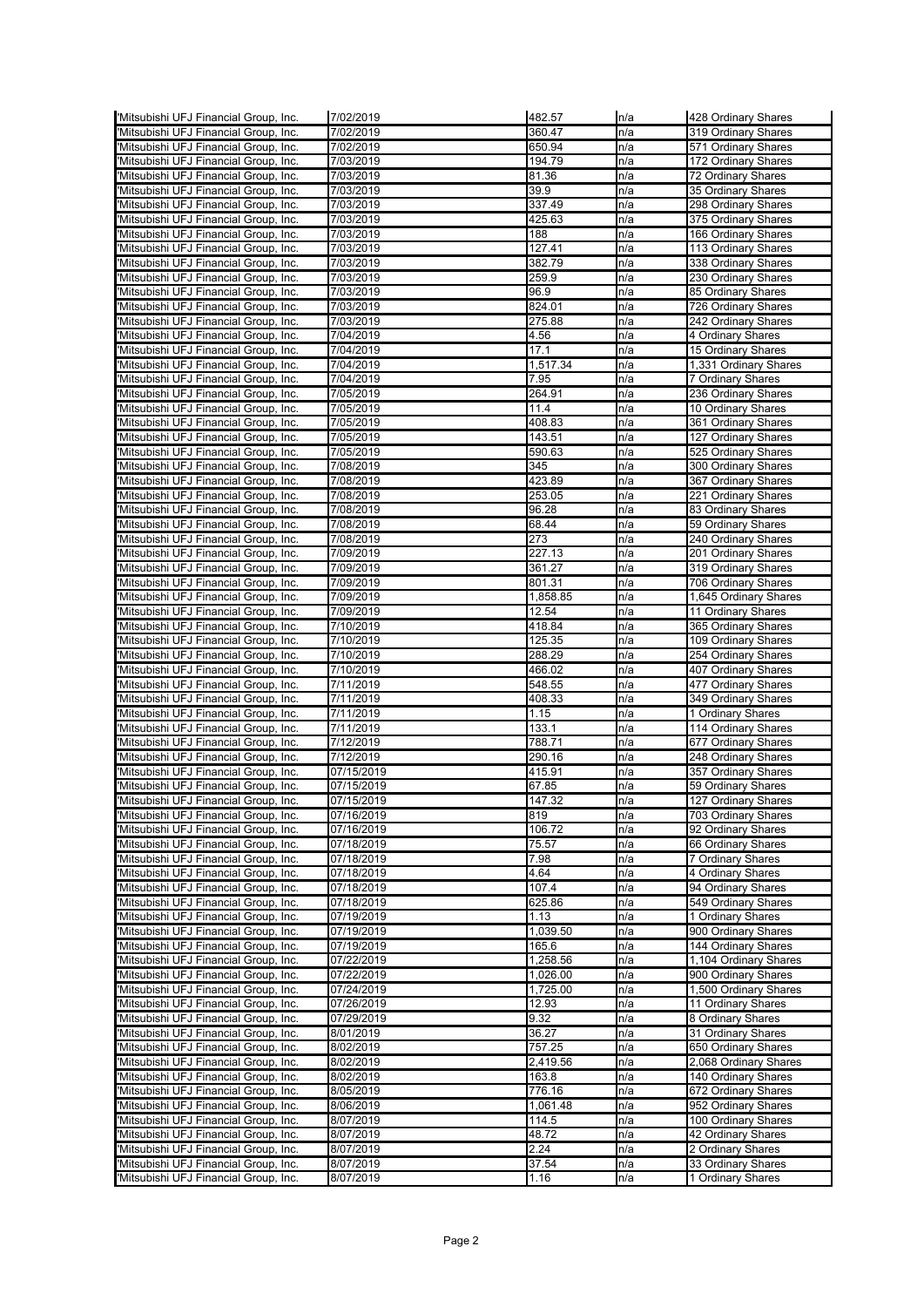|                                       | 8/07/2019  | 166.44     | n/a | 146 Ordinary Shares                          |
|---------------------------------------|------------|------------|-----|----------------------------------------------|
| 'Mitsubishi UFJ Financial Group, Inc. | 8/08/2019  | 1,579.50   | n/a | 1,404 Ordinary Shares                        |
| 'Mitsubishi UFJ Financial Group, Inc. | 8/09/2019  | 198.66     | n/a | 172 Ordinary Shares                          |
| Mitsubishi UFJ Financial Group, Inc.  | 8/09/2019  | 142.6      | n/a | 124 Ordinary Shares                          |
| Mitsubishi UFJ Financial Group, Inc.  | 8/09/2019  | 86.25      | n/a | 75 Ordinary Shares                           |
| Mitsubishi UFJ Financial Group, Inc.  | 8/09/2019  | 197.75     | n/a | 175 Ordinary Shares                          |
| Mitsubishi UFJ Financial Group, Inc.  | 8/12/2019  | 194.36     | n/a | 172 Ordinary Shares                          |
| Mitsubishi UFJ Financial Group, Inc.  | 08/13/2019 | 167.9      | n/a | 146 Ordinary Shares                          |
| 'Mitsubishi UFJ Financial Group, Inc. | 08/13/2019 | 383.46     | n/a | 332 Ordinary Shares                          |
|                                       | 08/13/2019 | 338.42     |     | 293 Ordinary Shares                          |
| Mitsubishi UFJ Financial Group, Inc.  |            |            | n/a |                                              |
| 'Mitsubishi UFJ Financial Group, Inc. | 08/14/2019 | 280.63     | n/a | 250 Ordinary Shares                          |
| Mitsubishi UFJ Financial Group, Inc.  | 08/14/2019 | 446.63     | n/a | 397 Ordinary Shares                          |
| Mitsubishi UFJ Financial Group, Inc.  | 08/14/2019 | 63.28      | n/a | 56 Ordinary Shares                           |
| Mitsubishi UFJ Financial Group, Inc.  | 08/14/2019 | 440.16     | n/a | 393 Ordinary Shares                          |
| Mitsubishi UFJ Financial Group, Inc.  | 08/14/2019 | 123.75     | n/a | 110 Ordinary Shares                          |
| Mitsubishi UFJ Financial Group, Inc.  | 08/14/2019 | 306.23     | n/a | 271 Ordinary Shares                          |
| Mitsubishi UFJ Financial Group, Inc.  | 08/14/2019 | 215.65     | n/a | 190 Ordinary Shares                          |
| 'Mitsubishi UFJ Financial Group, Inc. | 08/15/2019 | 231.65     | n/a | 205 Ordinary Shares                          |
| 'Mitsubishi UFJ Financial Group, Inc. | 08/15/2019 | 330.4      | n/a | 295 Ordinary Shares                          |
| Mitsubishi UFJ Financial Group, Inc.  | 08/19/2019 | 1,474.97   | n/a | 1,291 Ordinary Shares                        |
|                                       |            |            |     |                                              |
| Mitsubishi UFJ Financial Group, Inc.  | 08/19/2019 | 1,476.64   | n/a | 1,301 Ordinary Shares<br>757 Ordinary Shares |
| Mitsubishi UFJ Financial Group, Inc.  | 08/19/2019 | 862.98     | n/a |                                              |
| Mitsubishi UFJ Financial Group, Inc.  | 08/19/2019 | 1,355.90   | n/a | 1,192 Ordinary Shares                        |
| Mitsubishi UFJ Financial Group, Inc.  | 08/20/2019 | 1,768.33   | n/a | 1,558 Ordinary Shares                        |
| Mitsubishi UFJ Financial Group, Inc.  | 08/20/2019 | 1,951.51   | n/a | 1,727 Ordinary Shares                        |
| Mitsubishi UFJ Financial Group, Inc.  | 08/20/2019 | 237.3      | n/a | 210 Ordinary Shares                          |
| 'Mitsubishi UFJ Financial Group, Inc. | 08/20/2019 | 454        | n/a | 400 Ordinary Shares                          |
| 'Mitsubishi UFJ Financial Group, Inc. | 08/20/2019 | 52.33      | n/a | 46 Ordinary Shares                           |
| Mitsubishi UFJ Financial Group, Inc.  | 08/20/2019 | 144.32     | n/a | 128 Ordinary Shares                          |
| Mitsubishi UFJ Financial Group, Inc.  | 08/20/2019 | 1,982.25   | n/a | 1,762 Ordinary Shares                        |
| Mitsubishi UFJ Financial Group, Inc.  | 08/20/2019 | 355.5      | n/a | 316 Ordinary Shares                          |
|                                       |            |            |     |                                              |
| Mitsubishi UFJ Financial Group, Inc.  | 08/21/2019 | 379.68     | n/a | 336 Ordinary Shares                          |
| Mitsubishi UFJ Financial Group, Inc.  | 08/21/2019 | 485.84     | n/a | 429 Ordinary Shares                          |
| Mitsubishi UFJ Financial Group, Inc.  | 08/21/2019 | 1,797.38   | n/a | 1,612 Ordinary Shares                        |
| 'Mitsubishi UFJ Financial Group, Inc. | 08/21/2019 | 3,120.04   | n/a | 2,755 Ordinary Shares                        |
| Mitsubishi UFJ Financial Group, Inc.  | 08/21/2019 | 1,952.43   | n/a | 1,724 Ordinary Shares                        |
| Mitsubishi UFJ Financial Group, Inc.  | 08/22/2019 | 956.96     | n/a | 845 Ordinary Shares                          |
|                                       |            |            |     |                                              |
| Mitsubishi UFJ Financial Group, Inc.  | 08/22/2019 | 2,811.44   | n/a | 2,488 Ordinary Shares                        |
|                                       |            |            |     |                                              |
| Mitsubishi UFJ Financial Group, Inc.  | 08/22/2019 | 18.08      | n/a | 16 Ordinary Shares                           |
| Mitsubishi UFJ Financial Group, Inc.  | 08/22/2019 | 18         | n/a | 16 Ordinary Shares                           |
| Mitsubishi UFJ Financial Group, Inc.  | 08/23/2019 | 1,557.50   | n/a | 1,400 Ordinary Shares                        |
| Mitsubishi UFJ Financial Group, Inc.  | 08/26/2019 | 200,003.48 | n/a | 17,452 Ordinary shares                       |
| 'Mitsubishi UFJ Financial Group, Inc. | 08/26/2019 | 42,656.32  | n/a | 37,086 Ordinary shares                       |
| 'Mitsubishi UFJ Financial Group, Inc. | 08/27/2019 | 792.75     | n/a | 700 Ordinary Shares                          |
| Mitsubishi UFJ Financial Group, Inc.  | 08/27/2019 | 355.95     | n/a | 315 Ordinary Shares                          |
| Mitsubishi UFJ Financial Group, Inc.  | 08/29/2019 | 308.72     | n/a | 272 Ordinary Shares                          |
| Mitsubishi UFJ Financial Group, Inc.  | 08/29/2019 | 308.49     | n/a | 273 Ordinary Shares                          |
| Mitsubishi UFJ Financial Group, Inc.  | 08/29/2019 | 2,147.00   | n/a | 1,900 Ordinary Shares                        |
| 'Mitsubishi UFJ Financial Group, Inc. | 08/29/2019 | 193.8      | n/a | 170 Ordinary Shares                          |
| 'Mitsubishi UFJ Financial Group, Inc. | 9/02/2019  | 73.92      | n/a | 66 Ordinary Shares                           |
|                                       |            |            |     |                                              |
| 'Mitsubishi UFJ Financial Group, Inc. | 9/04/2019  | 1.13       | n/a | 1 Ordinary Shares                            |
| 'Mitsubishi UFJ Financial Group, Inc. | 9/04/2019  | 1.13       | n/a | 1 Ordinary Shares                            |
| 'Mitsubishi UFJ Financial Group, Inc. | 9/04/2019  | 6.87       | n/a | 6 Ordinary Shares                            |
| Mitsubishi UFJ Financial Group, Inc.  | 9/06/2019  | 4,326.77   | n/a | 3,829 Ordinary Shares                        |
| Mitsubishi UFJ Financial Group, Inc.  | 9/09/2019  | 2,736.42   | n/a | 2,319 Ordinary Shares                        |
| Mitsubishi UFJ Financial Group, Inc.  | 9/09/2019  | 1,039.88   | n/a | 885 Ordinary Shares                          |
| Mitsubishi UFJ Financial Group, Inc.  | 9/10/2019  | 4,015.54   | n/a | 3,403 Ordinary Shares                        |
| 'Mitsubishi UFJ Financial Group, Inc. | 9/11/2019  | 4,029.00   | n/a | 3,400 Ordinary Shares                        |
| 'Mitsubishi UFJ Financial Group, Inc. | 09/17/2019 | 643.08     | n/a | 552 Ordinary Shares                          |
| 'Mitsubishi UFJ Financial Group, Inc. | 09/17/2019 | 848.35     | n/a | 722 Ordinary Shares                          |
| 'Mitsubishi UFJ Financial Group, Inc. | 09/17/2019 | 173.46     | n/a | 147 Ordinary Shares                          |
| 'Mitsubishi UFJ Financial Group, Inc. | 09/17/2019 | 335.79     | n/a | 287 Ordinary Shares                          |
|                                       | 09/17/2019 | 3,147.06   | n/a | 2,667 Ordinary Shares                        |
| Mitsubishi UFJ Financial Group, Inc.  |            |            |     |                                              |
| Mitsubishi UFJ Financial Group, Inc.  | 09/17/2019 | 355.68     | n/a | 304 Ordinary Shares                          |
| 'Mitsubishi UFJ Financial Group, Inc. | 09/18/2019 | 392.15     | n/a | 341 Ordinary Shares                          |
| 'Mitsubishi UFJ Financial Group, Inc. | 09/18/2019 | 324.04     | n/a | 283 Ordinary Shares                          |
| 'Mitsubishi UFJ Financial Group, Inc. | 09/18/2019 | 3,147.38   | n/a | 2,725 Ordinary Shares                        |
| 'Mitsubishi UFJ Financial Group, Inc. | 09/18/2019 | 1,490.40   | n/a | 1,296 Ordinary Shares                        |
| 'Mitsubishi UFJ Financial Group, Inc. | 09/18/2019 | 2,968.15   | n/a | 2,581 Ordinary Shares                        |
| Mitsubishi UFJ Financial Group, Inc.  | 09/19/2019 | 419.4      | n/a | 360 Ordinary Shares                          |
| Mitsubishi UFJ Financial Group, Inc.  | 09/20/2019 | 151.96     | n/a | 131 Ordinary Shares                          |
| Mitsubishi UFJ Financial Group, Inc.  | 09/23/2019 | 69         | n/a | 60 Ordinary Shares                           |
| Mitsubishi UFJ Financial Group, Inc.  | 09/23/2019 | 632.94     | n/a | 548 Ordinary Shares                          |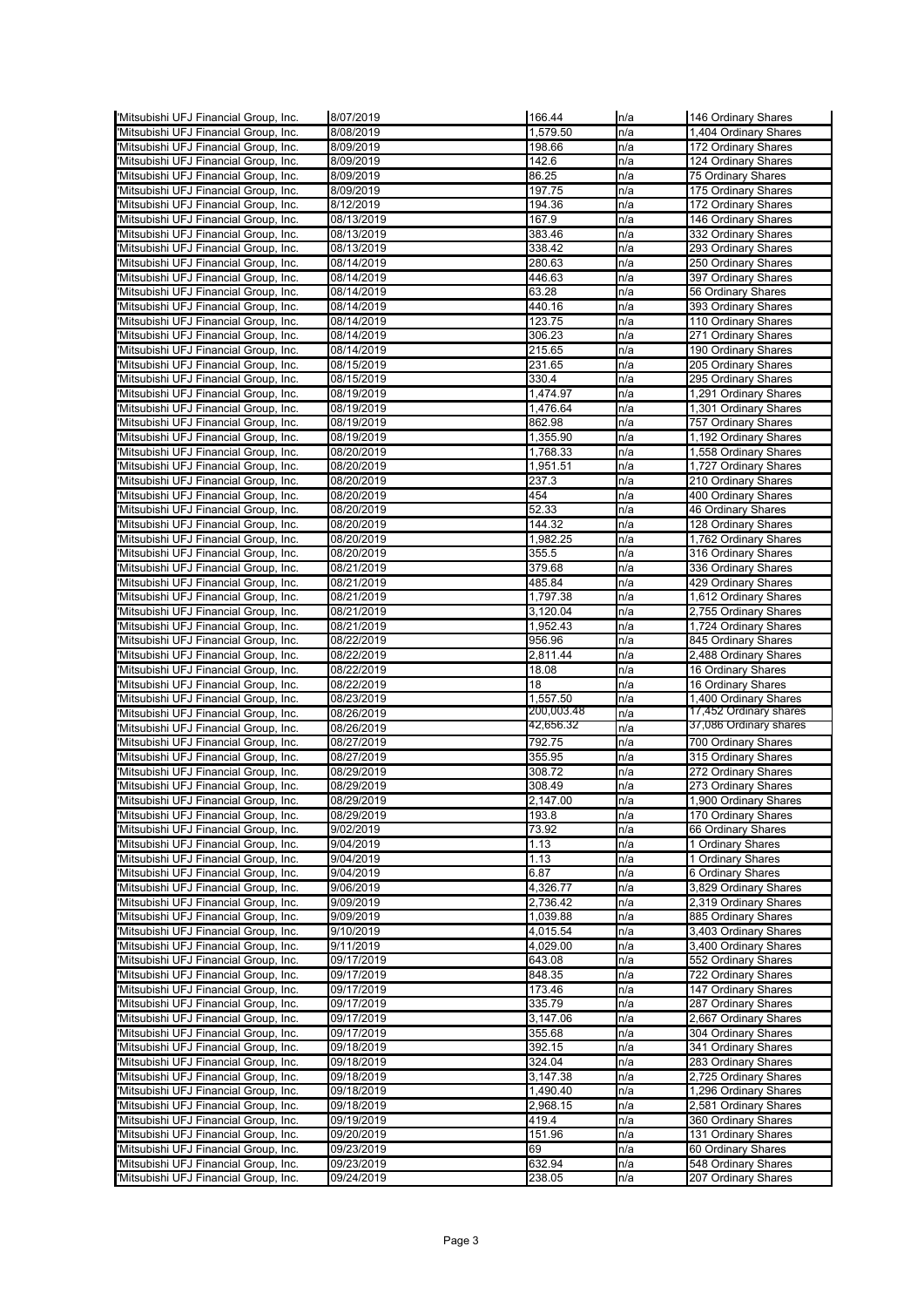| 'Mitsubishi UFJ Financial Group, Inc. | 10/02/2019 | 1,319.55      | n/a                                                                                                          | 1,140 Ordinary Shares      |
|---------------------------------------|------------|---------------|--------------------------------------------------------------------------------------------------------------|----------------------------|
| Mitsubishi UFJ Financial Group, Inc.  | 10/02/2019 | 131.67        | n/a                                                                                                          | <b>114 Ordinary Shares</b> |
| Mitsubishi UFJ Financial Group, Inc.  | 10/02/2019 | 813.16        | n/a                                                                                                          | 701 Ordinary Shares        |
| 'Mitsubishi UFJ Financial Group, Inc. | 10/03/2019 | 420.22        | n/a                                                                                                          | 367 Ordinary Shares        |
| 'Mitsubishi UFJ Financial Group, Inc. | 10/03/2019 | 1,902.10      | n/a                                                                                                          | 1,654 Ordinary Shares      |
| 'Mitsubishi UFJ Financial Group, Inc. | 10/04/2019 | 1,377.92      | n/a                                                                                                          | 1,193 Ordinary Shares      |
| 'Mitsubishi UFJ Financial Group, Inc. | 10/04/2019 | 361.15        | n/a                                                                                                          | 310 Ordinary Shares        |
| Mitsubishi UFJ Financial Group, Inc.  | 10/04/2019 | 283.04        | n/a                                                                                                          | 244 Ordinary Shares        |
| Mitsubishi UFJ Financial Group, Inc.  | 10/04/2019 | N/A           | Collateral Received by an<br>entity controlled by Morgan 620,717 Ordinary Shares<br>Stanley - see Annexure C |                            |
| 'Mitsubishi UFJ Financial Group, Inc. | 10/07/2019 | 26.91         | n/a                                                                                                          | 23 Ordinary Shares         |
| Mitsubishi UFJ Financial Group, Inc.  | 10/07/2019 | 1,269.04      | n/a                                                                                                          | 1,094 Ordinary Shares      |
| Mitsubishi UFJ Financial Group, Inc.  | 10/07/2019 | 155.61        | n/a                                                                                                          | 133 Ordinary Shares        |
| Mitsubishi UFJ Financial Group, Inc.  | 10/07/2019 | 99.33         | n/a                                                                                                          | 86 Ordinary Shares         |
| 'Mitsubishi UFJ Financial Group, Inc. | 10/09/2019 | 173.63        | n/a                                                                                                          | 150 Ordinary Shares        |
| 'Mitsubishi UFJ Financial Group, Inc. | 10/09/2019 | 292.32        | n/a                                                                                                          | 252 Ordinary Shares        |
| 'Mitsubishi UFJ Financial Group, Inc. | 10/09/2019 | 2,401.20      | n/a                                                                                                          | 2,070 Ordinary Shares      |
| 'Mitsubishi UFJ Financial Group, Inc. | 10/09/2019 | 1,802.96      | n/a                                                                                                          | 1,561 Ordinary Shares      |
| Mitsubishi UFJ Financial Group, Inc.  | 10/09/2019 | 262.77        | n/a                                                                                                          | 228 Ordinary Shares        |
| 'Mitsubishi UFJ Financial Group, Inc. | 10/09/2019 | 1,115.73      | n/a                                                                                                          | 966 Ordinary Shares        |
| Mitsubishi UFJ Financial Group, Inc.  | 10/10/2019 | 464.31        | n/a                                                                                                          | 402 Ordinary Shares        |
| Mitsubishi UFJ Financial Group, Inc.  | 10/10/2019 | 1,124.97      | n/a                                                                                                          | 974 Ordinary Shares        |
| Mitsubishi UFJ Financial Group, Inc.  | 10/10/2019 | 924.6         | n/a                                                                                                          | 804 Ordinary Shares        |
| 'Mitsubishi UFJ Financial Group, Inc. | 10/10/2019 | 18.72         | n/a                                                                                                          | 16 Ordinary Shares         |
| 'Mitsubishi UFJ Financial Group, Inc. | 10/10/2019 | 2,987.70      | n/a                                                                                                          | 2,598 Ordinary Shares      |
| Mitsubishi UFJ Financial Group, Inc.  | 10/10/2019 | 2,655.35      | n/a                                                                                                          | 2,299 Ordinary Shares      |
| Mitsubishi UFJ Financial Group, Inc.  | 10/11/2019 | 6.9           | n/a                                                                                                          | 6 Ordinary Shares          |
| Mitsubishi UFJ Financial Group, Inc.  | 10/11/2019 | 1,386.20      | n/a                                                                                                          | 1,195 Ordinary Shares      |
| Mitsubishi UFJ Financial Group, Inc.  | 10/14/2019 | 291.58        | n/a                                                                                                          | 253 Ordinary Shares        |
| Mitsubishi UFJ Financial Group, Inc.  | 10/14/2019 | 2.31          | n/a                                                                                                          | 2 Ordinary Shares          |
| 'Mitsubishi UFJ Financial Group, Inc. | 10/14/2019 | 995.61        | n/a                                                                                                          | 862 Ordinary Shares        |
| 'Mitsubishi UFJ Financial Group, Inc. | 10/14/2019 | 277.15        | n/a                                                                                                          | 241 Ordinary Shares        |
| 'Mitsubishi UFJ Financial Group, Inc. | 10/15/2019 | N/A           | Collateral Received by an<br>entity controlled by Morgan 275,076 Ordinary Shares<br>Stanley - see Annexure C |                            |
| 'Mitsubishi UFJ Financial Group, Inc. | 10/16/2019 | 5,221.16      | n/a                                                                                                          | 4,501 Ordinary Shares      |
| Mitsubishi UFJ Financial Group, Inc.  | 10/16/2019 | 808.51        | n/a                                                                                                          | 694 Ordinary Shares        |
| Mitsubishi UFJ Financial Group, Inc.  | 10/16/2019 | 3.49          | n/a                                                                                                          | 3 Ordinary Shares          |
| Mitsubishi UFJ Financial Group, Inc.  | 10/17/2019 | 883.35        | n/a                                                                                                          | 755 Ordinary Shares        |
| Mitsubishi UFJ Financial Group, Inc.  | 10/17/2019 | 88.31         | n/a                                                                                                          | 75 Ordinary Shares         |
| Mitsubishi UFJ Financial Group, Inc.  | 10/17/2019 | 2,453.49      | n/a                                                                                                          | 2,106 Ordinary Shares      |
| Mitsubishi UFJ Financial Group, Inc.  | 10/17/2019 | 224.85        | n/a                                                                                                          | 193 Ordinary Shares        |
| 'Mitsubishi UFJ Financial Group, Inc. | 10/17/2019 | 12.87         | n/a                                                                                                          | 11 Ordinary Shares         |
| 'Mitsubishi UFJ Financial Group, Inc. | 10/18/2019 | 1,007.37      | n/a                                                                                                          | 861 Ordinary Shares        |
| 'Mitsubishi UFJ Financial Group, Inc. | 10/18/2019 | 176.57        | n/a                                                                                                          | 149 Ordinary Shares        |
| 'Mitsubishi UFJ Financial Group, Inc. | 10/18/2019 | 30.29         | n/a                                                                                                          | 26 Ordinary Shares         |
| 'Mitsubishi UFJ Financial Group, Inc. | 10/18/2019 | 17.78         | n/a                                                                                                          | 15 Ordinary Shares         |
| 'Mitsubishi UFJ Financial Group, Inc. | 10/18/2019 | 4,381.65      | n/a                                                                                                          | 3,745 Ordinary Shares      |
| Mitsubishi UFJ Financial Group, Inc.  | 10/18/2019 | 1,133.64      | n/a                                                                                                          | 971 Ordinary Shares        |
| Mitsubishi UFJ Financial Group, Inc.  | 10/18/2019 | 11,850,000.00 | n/a                                                                                                          | 10,000,000 Ordinary Shares |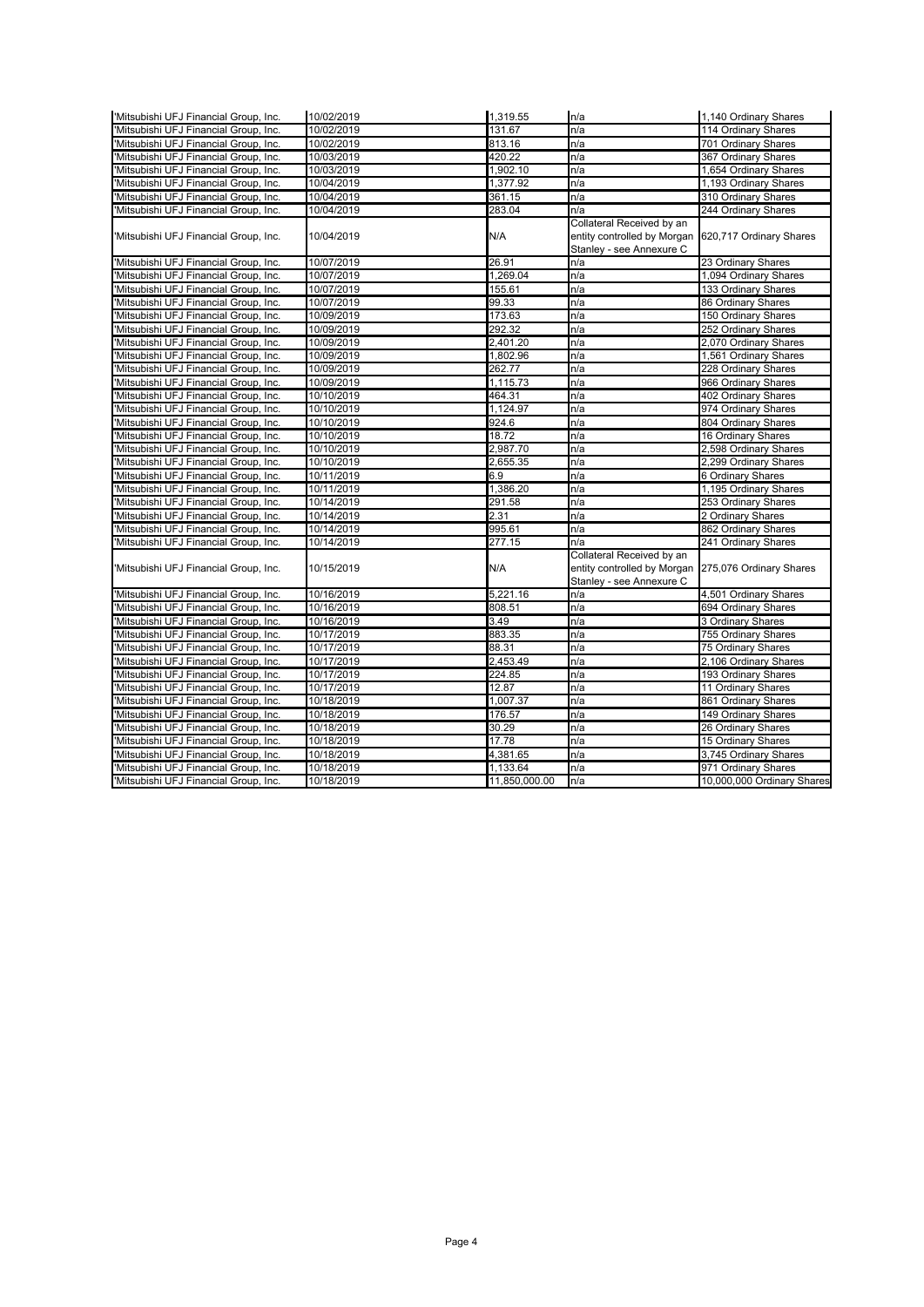# **Annexure C**

This is Annexure C of 2 pages referred to in Form 603, Notice of initial substantial holder dated 24 October 2019

R. Sakuma

Ryuichiro Sakuma

Authorised signatory **Dated 24 October 2019** 

| <b>Schedule</b>                                                                                      |                                                                                                                                                         |
|------------------------------------------------------------------------------------------------------|---------------------------------------------------------------------------------------------------------------------------------------------------------|
| <b>Type of Agreement</b>                                                                             | International Prime Brokerage Agreement                                                                                                                 |
|                                                                                                      | Morgan Stanley & Co. International plc for itself and as agent and trustee for and on                                                                   |
| <b>Parties to agreement</b>                                                                          | behalf of the other Morgan Stanley Companies and INTEGRATED CORE STRATEGIES                                                                             |
|                                                                                                      | (ASIA) PTE LTD.                                                                                                                                         |
| <b>Transfer Date</b>                                                                                 | 20191017;                                                                                                                                               |
| <b>Holder of Voting Rights</b>                                                                       | Prime broker has the right to vote securities rehypothecated from the Client.                                                                           |
| Are there any restrictions on voting rights?                                                         | Yes/No                                                                                                                                                  |
| If yes, detail Not applicable                                                                        |                                                                                                                                                         |
| Scheduled Return Date (if any)                                                                       | Open                                                                                                                                                    |
| Does the borrower have the right to return early?                                                    | Yes/No                                                                                                                                                  |
| If yes, detail Prime broker may return shares which were rehypothecated from the client at any time. |                                                                                                                                                         |
| Does the lender have the right to recall early?                                                      | Yes/No                                                                                                                                                  |
|                                                                                                      | If yes, detail Prime broker will be required to return to the client shares rehypothecated from the client's account upon a sale of those shares by the |
| client.                                                                                              |                                                                                                                                                         |
| Will the securities be returned on settlement?                                                       | Yes/No                                                                                                                                                  |
|                                                                                                      | If yes, detail any exceptions Upon an Event of Default, the default market value of all Equivalent Securities to be delivered will be determined and on |

the basis of the amounts so established, an account shall be taken of what is due from each party to the other. The amounts due from one party shall be set off against the amounts due from the other party and only the balance of the account shall be payable.

| <b>Schedule</b>                                                                                      |                                                                                                                                                                                                                                           |
|------------------------------------------------------------------------------------------------------|-------------------------------------------------------------------------------------------------------------------------------------------------------------------------------------------------------------------------------------------|
| <b>Type of Agreement</b>                                                                             | International Prime Brokerage Agreement                                                                                                                                                                                                   |
| <b>Parties to agreement</b>                                                                          | Morgan Stanley & Co. International plc for itself and as agent and trustee for and on<br>behalf of the other Morgan Stanley Companies and ELLERSTON CAPITAL LIMITED AS<br>RESPONSIBLE ENTITY FOR ELLERSTON AUSTRALIAN MARKET NEUTRAL FUND |
| <b>Transfer Date</b>                                                                                 | 20191017;                                                                                                                                                                                                                                 |
| <b>Holder of Voting Rights</b>                                                                       | Prime broker has the right to vote securities rehypothecated from the Client.                                                                                                                                                             |
| Are there any restrictions on voting rights?                                                         | Yes/No                                                                                                                                                                                                                                    |
| If yes, detail Not applicable                                                                        |                                                                                                                                                                                                                                           |
| Scheduled Return Date (if any)                                                                       | Open                                                                                                                                                                                                                                      |
| Does the borrower have the right to return early?                                                    | Yes/No                                                                                                                                                                                                                                    |
| If yes, detail Prime broker may return shares which were rehypothecated from the client at any time. |                                                                                                                                                                                                                                           |
| Does the lender have the right to recall early?                                                      | Yes/No                                                                                                                                                                                                                                    |
|                                                                                                      |                                                                                                                                                                                                                                           |

**If yes, detail** Prime broker will be required to return to the client shares rehypothecated from the client's account upon a sale of those shares by the client.

**Will the securities be returned on settlement?** Yes/No **If yes, detail any exceptions** Upon an Event of Default, the default market value of all Equivalent Securities to be delivered will be determined and on the basis of the amounts so established, an account shall be taken of what is due from each party to the other. The amounts due from one party shall be set off against the amounts due from the other party and only the balance of the account shall be payable.

| <b>Schedule</b>                                   |                                                                                                                                                                                   |
|---------------------------------------------------|-----------------------------------------------------------------------------------------------------------------------------------------------------------------------------------|
| <b>Type of Agreement</b>                          | International Prime Brokerage Agreement                                                                                                                                           |
| <b>Parties to agreement</b>                       | Morgan Stanley & Co. International plc for itself and as agent and trustee for and on<br>behalf of the other Morgan Stanley Companies and ATLANTIC ABSOLUTE RETURN<br><b>FUND</b> |
| <b>Transfer Date</b>                              | 20191017;                                                                                                                                                                         |
| <b>Holder of Voting Rights</b>                    | Prime broker has the right to vote securities rehypothecated from the Client.                                                                                                     |
| Are there any restrictions on voting rights?      | Yes/No                                                                                                                                                                            |
| If yes, detail Not applicable                     |                                                                                                                                                                                   |
| Scheduled Return Date (if any)                    | Open                                                                                                                                                                              |
| Does the borrower have the right to return early? | Yes/No                                                                                                                                                                            |